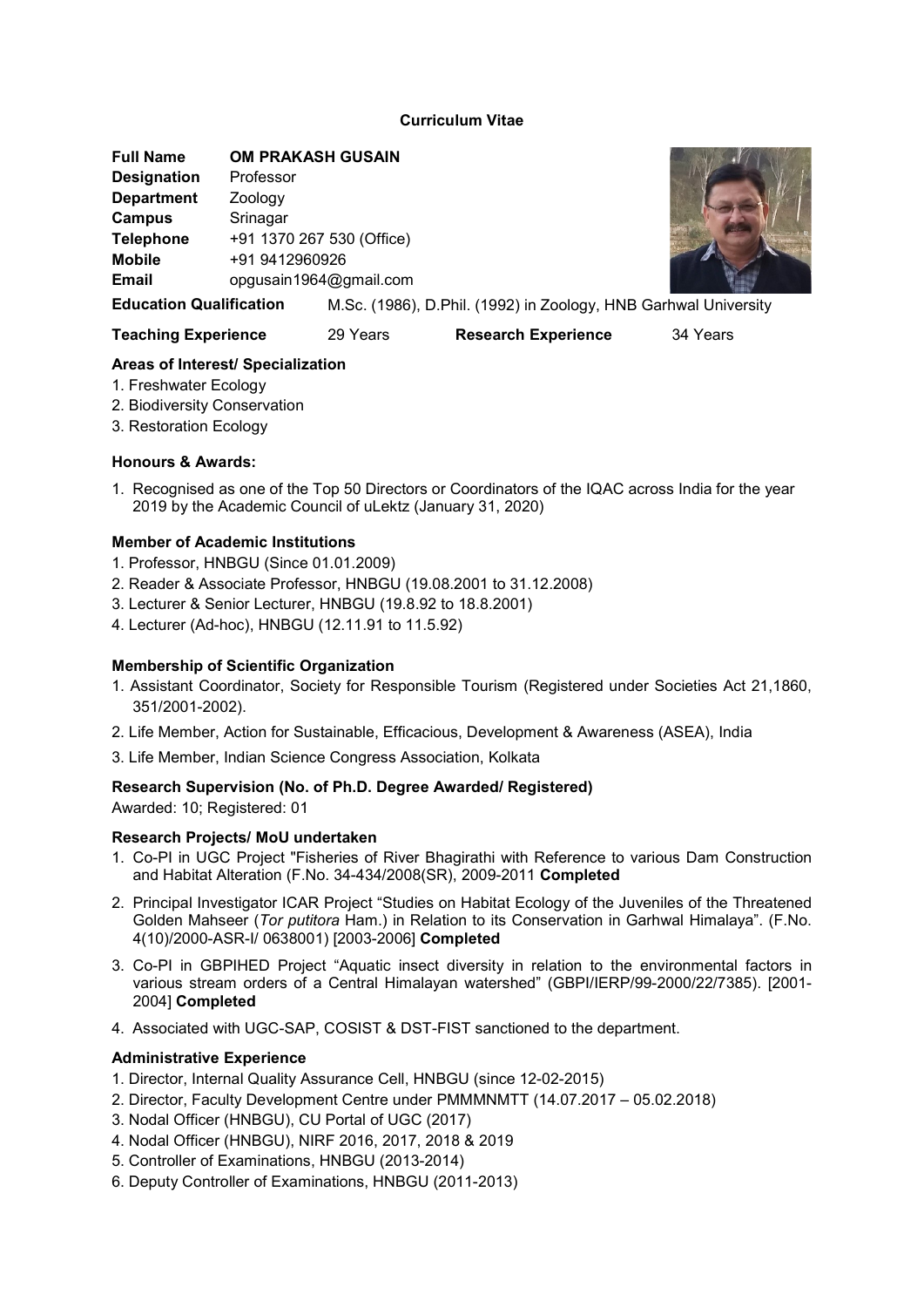7. Assistant Proctor 1994-96, 1998-99, 2002, 2008-2011

### Conference/Symposium/Workshop Attended during last five years

#### International

1. International Conference on 'Contemporary Issues of Climate Change, Conservation of Biodiversity and Natural Resources in Himalayan Environments' organized by Department of Zoology, Govt. PG College, New Tehri, Uttarakhand (November 14-16, 2019).

### National

- 1. Workshop on 'Arctic and Alpine Aquatic Science- implications of climate change on proglacial freshwater ecosystems functioning and services' under Indian-Danish Network Project organized by Department of Zoology & Biotechnology, HNBGU, Srinagar (October 11-13, 2019)
- 2. 'Assessors' Orientation Programme (AOP)' organized by NAAC at GB Pant University, Pantnagar, Uttarakhand (August 19, 2019)
- 3. 'Academic Leadership Programme' organized by Mahatma Gandhi Antarrashtriya Hindi Vishwavidyala, Wardha in joint collaboration with CALEM (under PMMMNMTT), AMU, Aligarh (May 1-4, 2018).
- 4. National Workshop on 'Promotion of Public Awareness on Water Development, Conservation and Management in Uttarakhand' under the Programme 'Water for Welfare: An Uttarakhand Initiative', sponsored by World Bank Programme (Nodal Agency: IIT-Roorkee) at Chauras Campus, HNBGU Srinagar (09 March, 2018).
- 5. Pandit Madan Mohan Malaviya National Mission on Teacher & Teaching (PMMMNMTT) Workshop held at IGNTU, Amarkantak (14-15 September, 2017).
- 6. Attended 'Orientation-cum-Training Workshop for Nodal Officers of the Central University Portal of UGC, Jamia Millia Islamia, New Delhi (06 September, 2017).
- 7. National Workshop on 'Popularization of Remote Sensing based Maps and Geospatial Information' jointly organized ONLINE by ISRS and ISRO on the eve of National Remote Sensing Day at Department of Forestry, HNBGU, Chauras Campus (11 August, 2017).
- 8. Attended Three-day Conference on Benchmarking Procedures and Practices for Quality Enhancement in Higher Education, Christ University, Bangalore (November 22–24, 2016).
- 9. Attended National Seminar on 'Science and Technology for Human Development' and SAP (UGC) Workshop on 'Biodiversity and Conservation: Present Status and Future Perspective' organized by Department of Zoology, University of Jammu, Jammu in collaboration with The Indian Science Congress Association, Kolkata and Jammu Chapter, ISCA (March 25-27, 2015).

#### Conference/Symposium/Workshop Organized during last five years

- 1. "Higher Education in the U.S." for UG Final Year students and "Fulbright-Nehru and Fulbright Fellowship Opportunities to the U.S." for Research Scholars and Faculty Members, United States-India Educational Foundation (USIEF), New Delhi. Director IQAC, HNBGU
- 2. Coordinator, NAAC 'Assessors Orientation Programme' (29<sup>th</sup> September, 2019). Director IQAC, **HNBGU**
- 3. Convener, World Environment Day Celebrations, in collaboration Department of Rural Technology, HNBGU (5<sup>th</sup> June 2019). Director IQAC, HNBGU
- 4. Coordinator, NAAC sponsored Awareness Programme on "NAAC Revised Accreditation Framework (RAF)" (29<sup>th</sup> April, 2019), Director IQAC, HNBGU
- 5. Three Days National Workshop on "Role of Open Educational Resources in Higher Education (ROERHE)" for Teachers in Higher Education (15-17 December, 2017). Director, FDC (PMMMNMTT), HNBGU
- 6. Short-Term Course on "Open Educational Resources in Higher Education (OERHE)" for Teachers in Higher Education (4-9 September, 2017). Director, FDC (PMMMNMTT), HNBGU